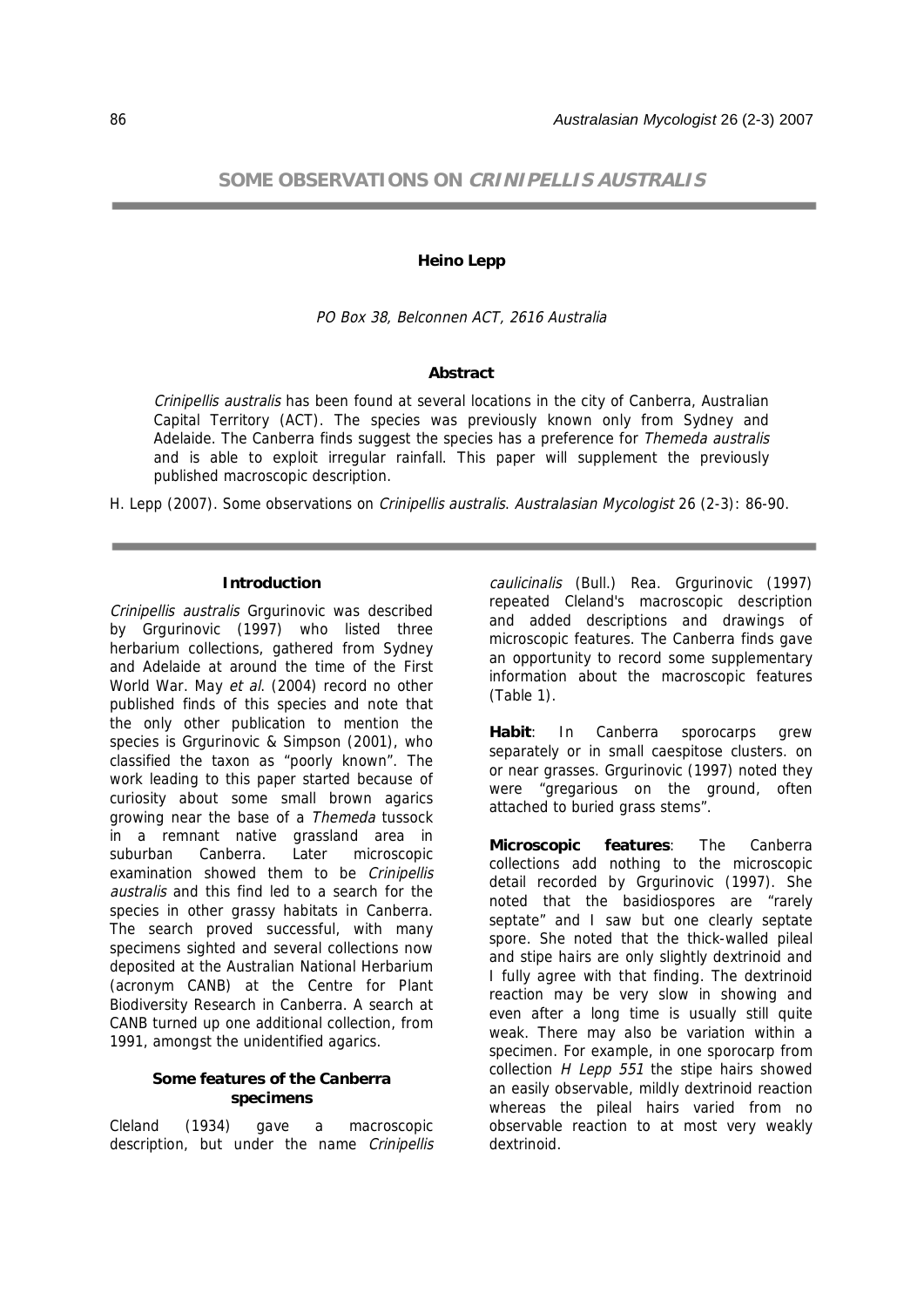### **Table 1.**

| Macroscopic information given by<br>Grgurinovic (1997)                                                                                                                                           | Supplementary information derived from<br>the Canberra collections                                                                                                                                                                                                                                                                                                                                                                                                                                                                                                                                                                                                                                                                                                                                                                                                                        |
|--------------------------------------------------------------------------------------------------------------------------------------------------------------------------------------------------|-------------------------------------------------------------------------------------------------------------------------------------------------------------------------------------------------------------------------------------------------------------------------------------------------------------------------------------------------------------------------------------------------------------------------------------------------------------------------------------------------------------------------------------------------------------------------------------------------------------------------------------------------------------------------------------------------------------------------------------------------------------------------------------------------------------------------------------------------------------------------------------------|
| Pileus to 12 mm diam; irregularly convex,<br>covered with intricate appressed fibrils, edge<br>sometimes slightly rugose, pallid brownish drying<br>to a pale greyish brown or dead grass colour | Pilei are up to 15 mm in diameter and covered<br>with short, dense, radially orientated fibrils. The<br>pilei are hemispherical (or slightly flattened-<br>hemispherical) when young but with age become<br>convex to shallowly convex or, occasionally,<br>nearly plane. In the convex specimens there may<br>be a brief, turned out (or even slightly upturned)<br>flange. Sometimes there is a slight central papilla,<br>generally best seen in a pileus beginning to dry<br>out. The pilei show various brownish shades,<br>from greyish orange (near 6B4/6B5 and 6C3/6C4)<br>through greyish brown to reddish brown (near<br>8D3/8D4). Within any population the younger<br>pilei are darker, some dark brown (9F6 to 9F8).<br>The marginal flange, where present, is paler than<br>the rest of the pileus. In very immature pilei the<br>margins may be white and markedly woolly. |
| Lamellae apparently adnate or adnexed to an<br>indefinite collar, then seceding, moderately close<br>to concolorous                                                                              | Colours are greyish red (near 7B3/8B3), various<br>shades of greyish brown to dull red (near<br>9B3/9C3). The margins may be weakly crenulate.<br>The collar noted by Ggrurinovic (1997) varies<br>from indistinct to well-developed.                                                                                                                                                                                                                                                                                                                                                                                                                                                                                                                                                                                                                                                     |
| Stipe up to 25 mm long, slender, usually<br>attenuated downwards, densely pilose, solid,<br>concolorous with the pileus or sometimes<br>browner                                                  | Stipes grow to 30 mm long and 1-2 mm diameter<br>and are even or slightly tapered downward. They<br>are pilose, generally densely so but only patchily<br>so in some cases - presumably through loss of<br>hairs by abrasion. The stipes are in shades of<br>brown - from reddish brown, through brown to<br>dark brown (from 7E6/8E6 to high 9F shades) but<br>generally paler towards the apices, at times<br>closely approaching the pileus in colour.                                                                                                                                                                                                                                                                                                                                                                                                                                 |

All bracketed colour references are to Kornerup & Wanscher (1989).

# **Specimens studied:**

**AUSTRALIAN CAPITAL TERRITORY. Barton**: on the dead parts of Themeda tussocks; in remnant Themeda grassland, with scattered eucalypts: 17 November 2004; H Lepp 4605. **Black Mountain Nature Reserve**: on grass roots and shafts; in a grassy clearing beneath powerlines through dry sclerophyll woodland; 9 June 1991; H Lepp 551. **Bruce**: on dead grass tussocks; in an exposed grassy slope, with scattered eucalypts; 27 November 2004; H Lepp 4620. **Campbell**: on dead grass or on soil; in remnant native grassland; 14 December 2004;

H Lepp 4632. **Cook**: on dead material at bases of Themeda tussocks, on totally dead tussocks or from buried vegetable matter (?grass roots); in Themeda-dominated grassland with scattered eucalypts; 20 November 2004; H Lepp 4612. On dead material at bases of Themeda tussocks or from buried vegetable matter (?grass roots); in open grassy area with scattered eucalypts; 13 December 2004; H Lepp 4628. **Cook, Canberra Nature Park**: on dead material at bases of Themeda tussocks; in *Eucalyptus* woodland, with an understorey of shrubs and grasses; 20 November 2004; H Lepp 4613. **Glenloch**: on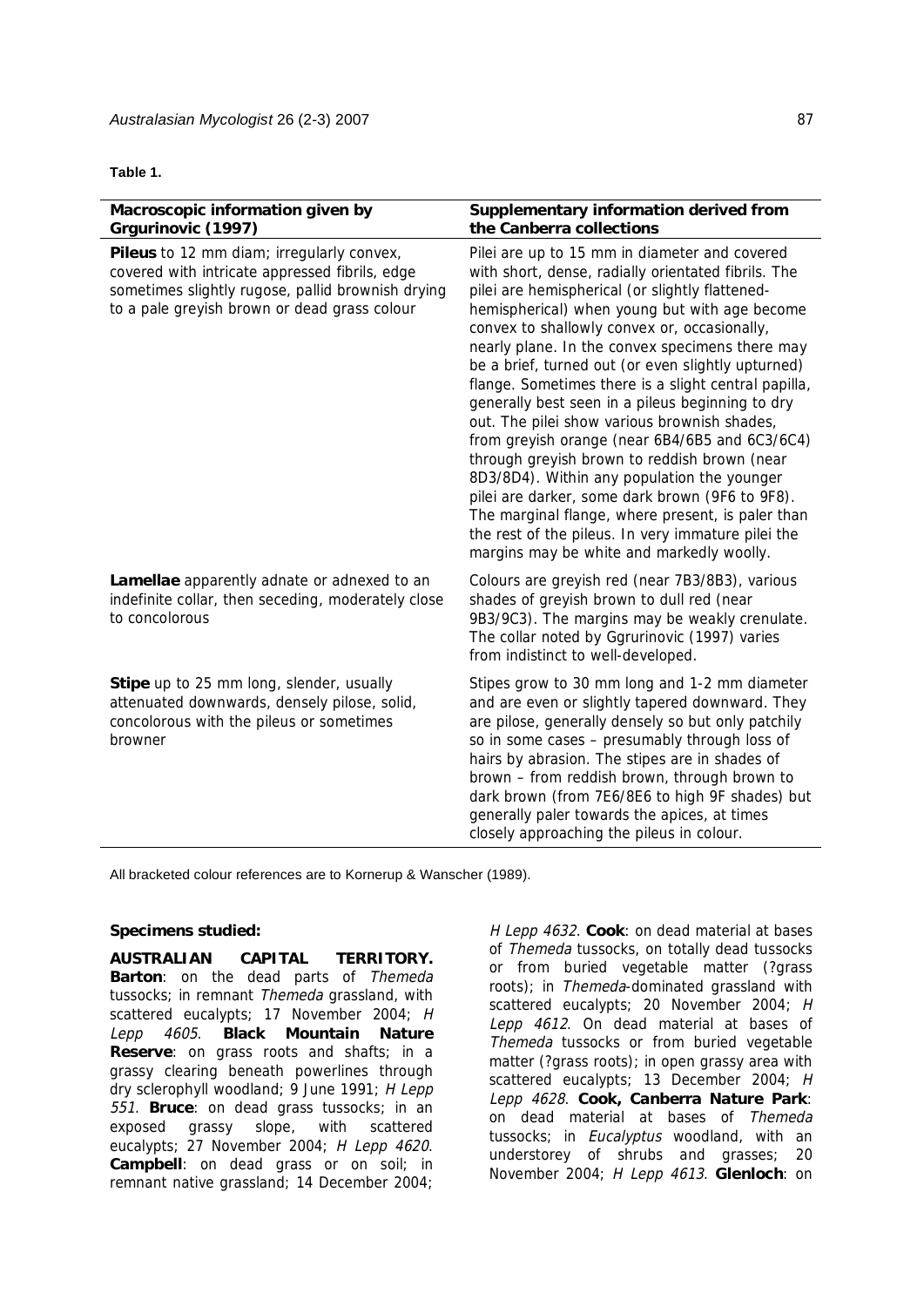dead parts of grass tussocks or from buried vegetable matter (?grass roots); in a patchily grassed grazing paddock (with Themeda, Austrodanthonia or Nothodanthonia, Vulpia) and scattered eucalypts; 15 December 2004; H Lepp 4635.

### **Comments about the collection sites**

The site altitudes are between 500 and 650 metres above sea level. Apart from the two sites in the suburb of Cook, the sites are at least two kilometres away from each other and all are contained within a circle having a diameter of about 10 kilometres.

**Barton**: This is a 1.9 hectare area that is registered as site CC04 in ACT Government (2005). Despite its small size it has a high conservation value since it is an area of dry Themeda grassland that has been little disturbed by exotic weeds or by human activity. It has been given a Botanical Significance Rating of "very high", the highest used in the previously-cited reference. There are nearby office blocks and the area does attract lunchtime walkers and joggers, but such traffic appears to be always along footpaths around the perimeter.

**Black Mountain Nature Reserve**: Tall vegetation had been removed from beneath the power lines. The remaining vegetation was mostly grass (native and exotic), with some scattered shrubs and the occasional Acacia or Eucalyptus - regrowth from stumps or fresh saplings that had grown from seed since the last clearance work under the power lines. The clearance work is done irregularly at intervals of many years.

**Bruce**: The site is an undeveloped area in the grounds of the University of Canberra. It is on a moderate slope with clay/gravelly soil, mostly grassed but with some eucalypts. It is likely to be mown annually to reduce fire risk, but otherwise would see little human visitation, not being close to any major student facilities.

**Campbell**: This is site CC02 in ACT Government (2005), where it is mistakenly allocated to the suburb of Reid. It has a "moderate" Botanical Significance Rating and has a high cover of native grass but with a low to moderate level of exotic species and a moderate level of human disturbance. Along one edge of the area there is a well-worn foot track that is used by people going to or from nearby houses. It is likely that the area is also used by people exercising their dogs.

**Cook**: This is an area of about 500 by 200 metres, on a moderate slope and largely grassy, with a small number of eucalypts. The grass cover is not homogenous, varying both in density of cover and species composition. There is a small patch of almost pure Themeda at the top of the slope, through a mixture of Themeda, other native grasses and some exotic species to almost purely exotic species at the lowest point of the slope, with no Crinipellis sporocarps found in the lowest section. The area has a bitumen cycle path through it that is used by both commuters and recreational cyclists. The area is also used by people walking their dogs or children occasionally playing ball games and would be mown once or twice a year.

**Cook, Canberra Nature Park**: This is a woodland area, on a steeper slope in which there is a fairly dense cover of native grasses and shrubs between the eucalypts. This woodland patch would rarely see any human visitation.

**Glenloch**: The paddock has a long history of grazing and carries low numbers of cattle from time to time but is not constantly stocked. The area carries native and exotic grasses as well as other exotic weeds.

### **General comments**

Cleland (1934) wrote that the species grew "on the ground, often attached to buried grass stems" and on the evidence of the Canberra specimens this fungus is associated strongly with grasses. Even where twig or leaf litter was abundant such substrates bore no Crinipellis. Various other areas were searched, but without success. The other sites included habitats similar to the ones above as well as some in which the dominant (sometimes the only) grasses present were weedy, exotic species. The intention was to see if Crinipellis australis grew on non-native grasses. The Canberra evidence suggests that the fungus prefers native grasses and in particular seems partial to Themeda. In the sites listed above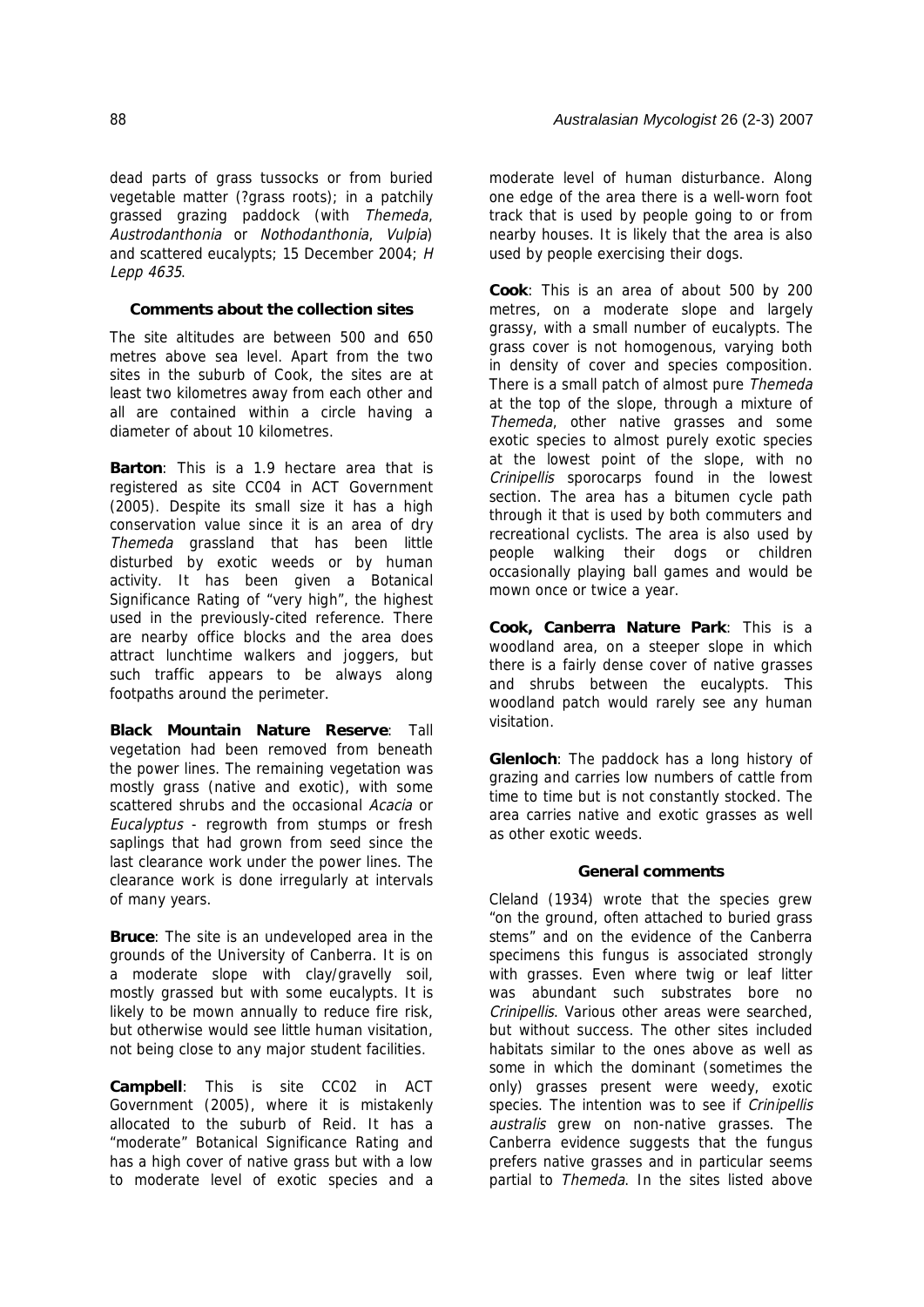other native grasses (most commonly Austrostipa or one or other of Austrodanthonia and Nothodanthonia) were often present, but even when Themeda was not the dominant grass Themeda tussocks would commonly support the majority of sporocarps. In contrast to the other native grasses the Themeda tussocks often contain a sizeable proportion of dead material, which presumably provides a good volume of substrate for the fungus.

The specimens cited by Grgurinovic (1997) were collected in the months of March and April and one of the Canberra collections was made in June. These are the cooler, moister autumn months in which one typically expects to see agarics. The bulk of the Canberra collections were gathered in the early summer of 2004/2005. During this period Canberra experienced significant rainfall. The Bureau of Meteorology (2004, 2005) reported that November and December of 2004 were a little warmer and much wetter than average in the ACT. The mean daily minimum temperatures were 9.3°C (November) and 12.0°C (December). The corresponding mean daily maxima were 23.4°C and 26.6°C. Each of these was no more than one degree above average. At Canberra Airport the November rainfall was 85.6 mm over 10 days (well above the November average of 63.4 mm) with most rain falling in the first half of the month, the heaviest fall, of 34.0 mm, being on the  $12<sup>th</sup>$  of the month. Rainfall was variable across the ACT. The airport's December rainfall was 72.4 mm over 10 days (the average being 52.5 mm over seven days), with nine thunderstorm days (the greatest number of December thunderstorms since 1971). Most of the rain fell between the  $5<sup>th</sup>$  and the 14<sup>th</sup> days of the month, with the last two weeks of the month being rather dry. Heavy rain and thunderstorms were quite widespread and most of the ACT weather stations recorded well above average rainfall.

The November/December sightings of Crinipellis australis (and in such profusion) suggest that the species is able quickly to exploit good local rain. Such an ability would be of considerable benefit, especially in areas without dense tree or shrub cover, such as grasslands and open woodlands. In such habitats the ground is exposed to the full force of the drying effects of sun or wind. Another

characteristic that would help Crinipellis australis cope with exposed habitats is that the sporocarps are marcrescent. Several pilei, either collected dry or allowed to dry naturally after collection, gave copious spore prints after rehydration. The ACT receives variable amounts of rain during the warmer months. Often a short period of cool, rainy days is followed by warm to hot and dry days. It is common to see sporocarps of various agarics or members of the Lycoperdaceae appear, develop a little and then abort during the hot days. It is also not too unusual to see aborted sporocarps in exposed areas during autumn, whenever drying winds are severe. It is likely that similar observations could be made in many other areas of south-eastern Australia. In such cases the resources put into sporocarp development have been wasted. With Crinipellis australis marcrescence would guard against such a waste of resources and allow the fungus to take advantage of several short rainy periods that are separated by dry periods. The hairy surfaces would presumably help the fungus make the most of any available moisture. They would help trap moisture, for example by acting as condensation points for overnight dew or for fine misting rain. The hairs may also slow down the loss of water from the sporocarp surface. The species therefore seems welladapted to life in grasslands and open woodlands.

Experiment showed that the hairs of the stipe create a very effective capillary system. Dried specimens, their stipes embedded in a plasticine-like adhesive, were placed in a shallow dish and enough water added to reach those parts of the stipe just above the adhesive surface. Within a few seconds the entire stipe surfaces were wet. That was not the case with some smooth stipes from another species that had been similarly placed. While the *Crinipellis* stipes rehydrated readily in these experiments, the pilei failed to do so, even when left for an hour or more. It appears that the pilei need aerial moisture to rehydrate and cannot make use of a thin, watery film on the soil surface.

Crinipellis australis has been collected from the widely separated Adelaide, Canberra and Sydney areas. In Canberra it has been found in abundance in a variety of grassy habitats